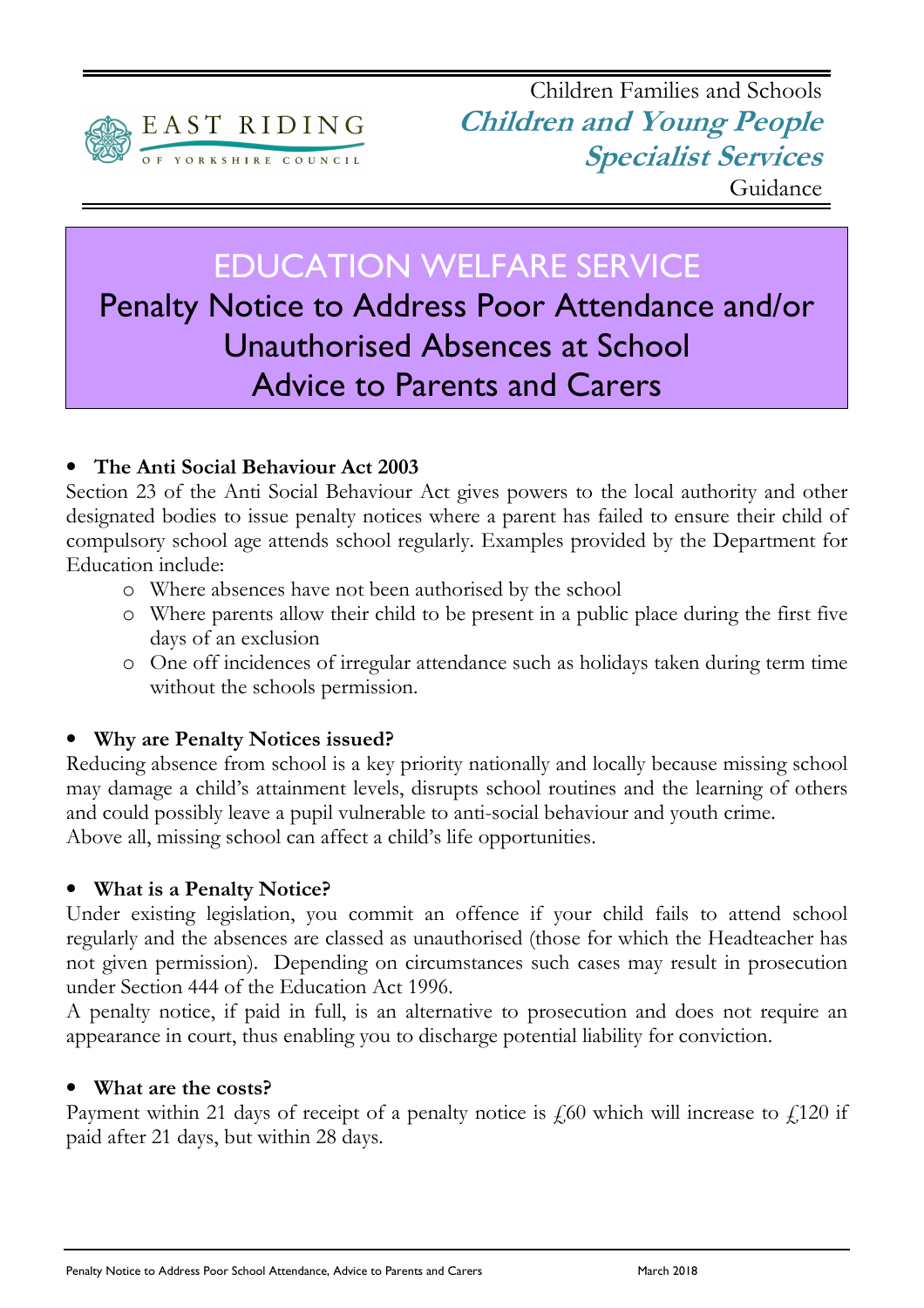### • Who is liable?

Parents, defined as:

- o All natural parents, whether married or not;
- o Any person who has parental responsibility; and,
- o Any person who has care of a child or young person (lives with and looks after)

So in short if you live with a child and take on a caring role for that child and you are over 18, you are responsible for their school attendance and therefore liable for a fine should you meet the criteria.

## • When are they used and will a warning be given?

East Riding of Yorkshire Council considers that regular attendance at school is of such importance that penalty notices may be used in a range of situations where unauthorised absence occurs, for example:-

| A Penalty Notice may be issued in the   Is a warning given?                                                                                                                                                                                                                                                                                                                                                             |                                                                                                                                                                                                                                                                                                                                                                                                                        |
|-------------------------------------------------------------------------------------------------------------------------------------------------------------------------------------------------------------------------------------------------------------------------------------------------------------------------------------------------------------------------------------------------------------------------|------------------------------------------------------------------------------------------------------------------------------------------------------------------------------------------------------------------------------------------------------------------------------------------------------------------------------------------------------------------------------------------------------------------------|
| following circumstances                                                                                                                                                                                                                                                                                                                                                                                                 |                                                                                                                                                                                                                                                                                                                                                                                                                        |
| 1. Unauthorised absence from school,<br>where a pupil has accrued 10 or more<br>unauthorised<br>absence<br>sessions<br>(tw <sub>O</sub> )<br>sessions per school day) spread over a 13<br>week period.<br>2. Unauthorised absence from school,<br>where a pupil has accrued 10 or more<br>unauthorised<br>consecutive<br>absence<br>sessions (two sessions per school day) and<br>the parent did not follow the schools | A formal warning is issued to inform<br>parents that if further unauthorised<br>absences occur within the following 15<br>school days from the date of the letter a<br>penalty notice will be issued.<br>Parents will be made aware of the school's<br>policy by the school in the schools<br>This is the warning of<br>newsletter.<br>potential liabilities for penalty notices.                                      |
| request for 'Absence from School in<br>Exceptional Circumstances' procedure.                                                                                                                                                                                                                                                                                                                                            |                                                                                                                                                                                                                                                                                                                                                                                                                        |
| 3. Where a parent takes their child out of<br>school and the child accrues 10 or more<br>unauthorised<br>absence<br>consecutive<br>sessions (two sessions per school day),<br>when the parent has followed the<br>request for 'Absence from School in<br>Exceptional Circumstances' procedure.<br>Following the procedure gives the parent<br>the opportunity to provide evidence to<br>support their application.      | Parents should follow the procedure for<br>requesting exceptional leave set down by<br>their child's school. Parents will be made<br>aware of the school's policy by the school;<br>this may be in the schools newsletter but<br>will also be included on the 'Absence<br>School<br>for Exceptional<br>from<br>Circumstances' request form. These are<br>the warnings of potential liabilities for<br>penalty notices. |
| 4. Where a child is found by a police<br>officer or a police and community<br>support officer, unsupervised by an adult<br>in a public place during the first five days<br>of a fixed term or permanent exclusion<br>from school.                                                                                                                                                                                       | Parents are advised in the exclusion letter<br>sent from their child's school that their<br>child should not be in a public place<br>during the first five days of the exclusion<br>and that should their child be found in a<br>public place, a penalty notice may be<br>issued.                                                                                                                                      |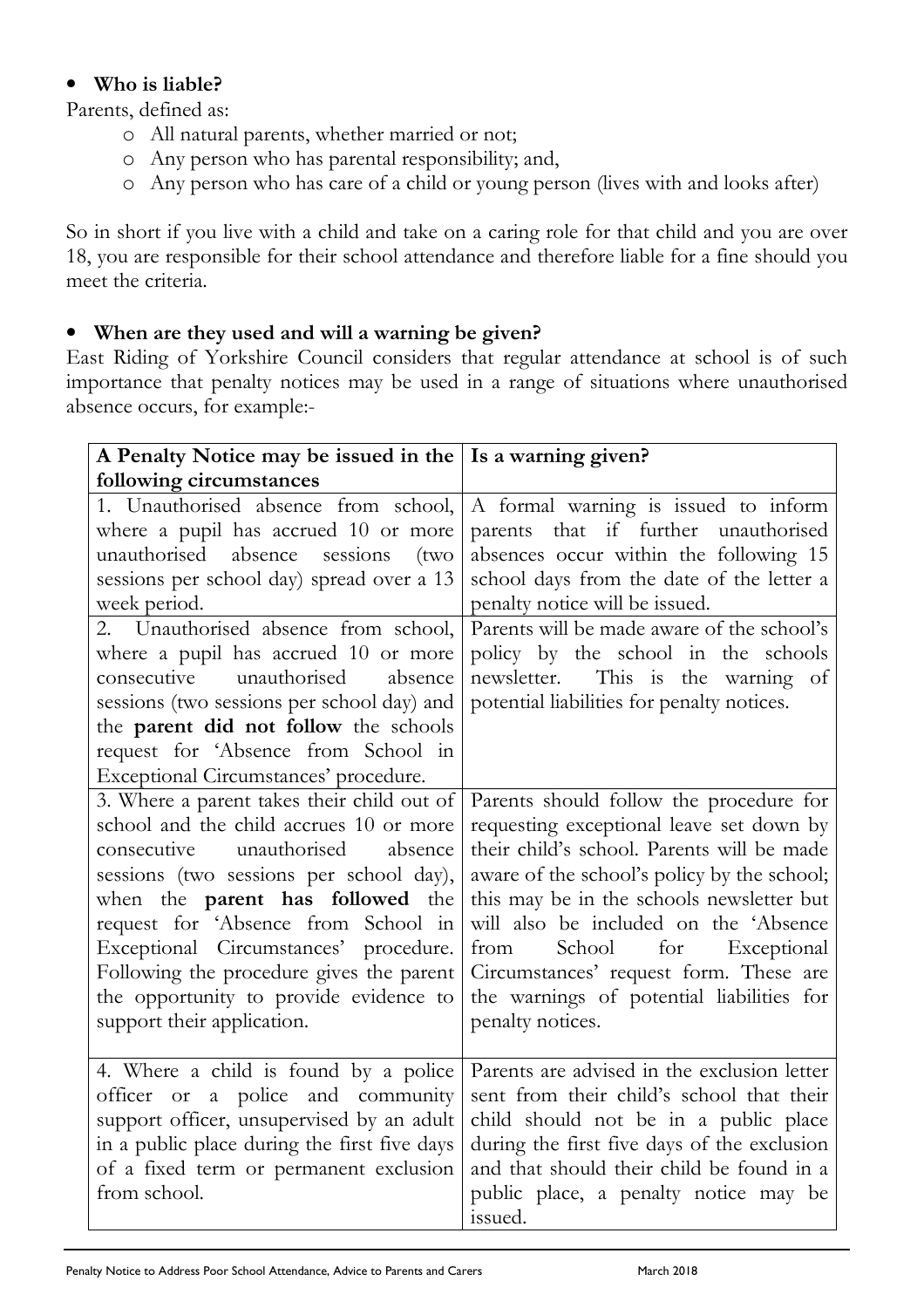|                        | 5. Overt truancy, where a child has been   On receipt of a referral from the police or |
|------------------------|----------------------------------------------------------------------------------------|
|                        | found out of school during school hours when a child has been found truanting          |
|                        | without permission. This can be during from school, the local authority will           |
|                        | an organised truancy sweep or where consider the child's overall school                |
|                        | found by a police officer or police and attendance. If the child has accrued 10 or     |
|                        | community support officer whilst carrying   more sessions of unauthorised absence      |
| out their daily duties | within the last 13 weeks an immediate                                                  |
|                        | penalty notice will be issued.                                                         |

In each case you will be informed of the extent of your child's unauthorised absence from school. There is no limit to the number of times a formal warning may be given of the possibility of a penalty notice being issued, though the local authority will restrict the issuing of penalty notices to two per parent for each of their children in any one academic year (September to July).

#### • How are they issued?

By post to your home address.

#### • How do I pay?

Details of payment arrangements will be included on the penalty notice invoice. You need to be aware that payment by instalment is not an option. A withdrawal of the penalty notice can only be made in the following circumstances:-

- o If it should not have been issued
- o Issued outside of the Code of Conduct for Education Penalty Notices
- o If the penalty notice contains material errors
- o The penalty notice may be withdrawn if it is not paid in full, and the local authority does not intend to, instigate legal proceedings against you
- o The penalty notice may be withdrawn following successful prosecution for the original offence of unauthorised absence from school

#### • Is there an appeal process?

If you receive a warning and you do not think this is correct you should take this up with the issuer of the warning. Once a notice has been issued there is no right of appeal.

#### • What happens if I do not pay?

You have up to 28 days, from the date of the letter sent with the invoice, to pay the penalty notice in full. After 28 days, if the fine remains unpaid, the local authority is required under the Act to consider proceedings in the Magistrates' Court for the original offence of unauthorised absence from school by your child.

If proven, this can attract a range of fines up to  $f1,000$  and/or a range of disposals such as Parenting Orders or Community Sentences depending upon circumstances.